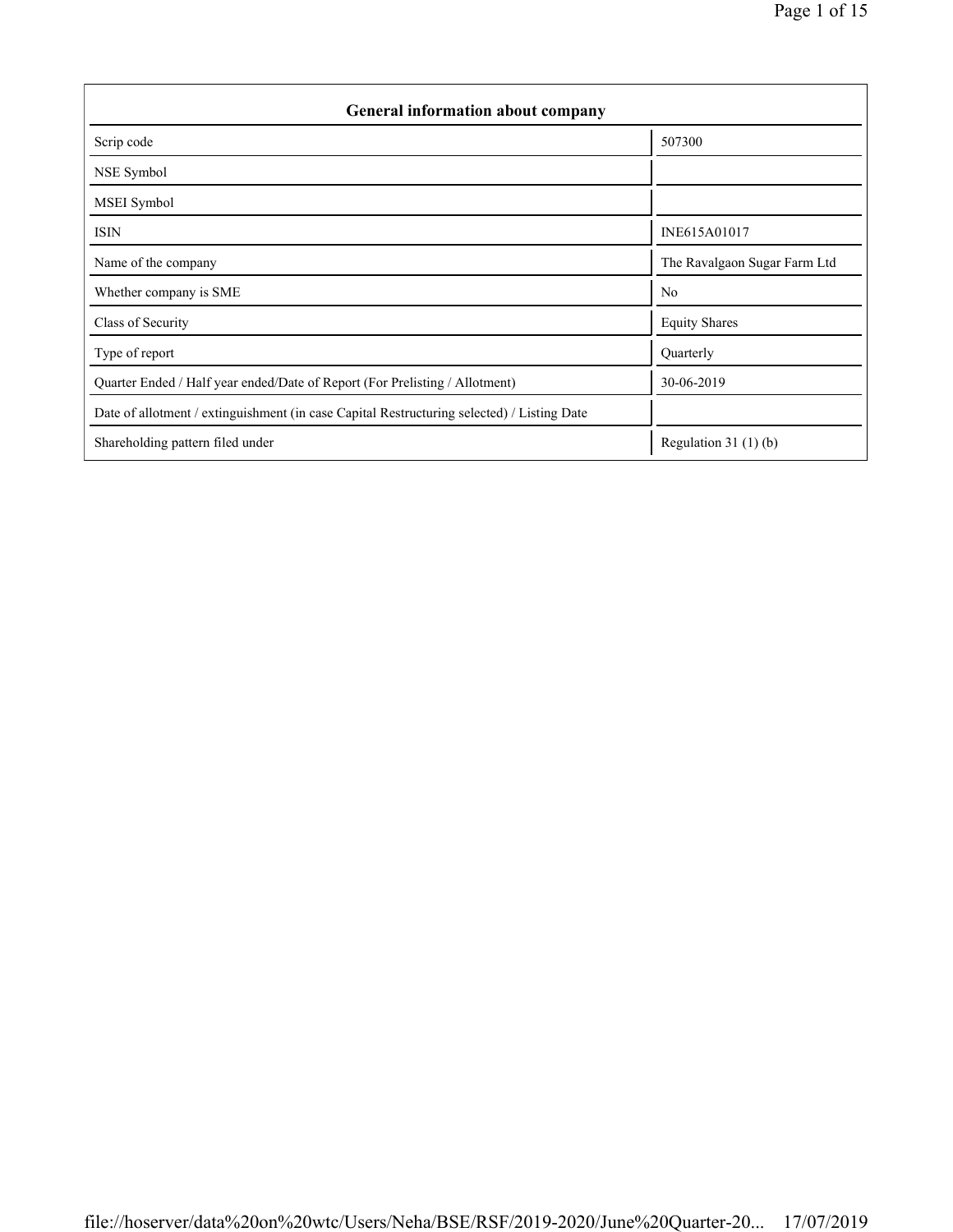|            | <b>Declaration</b>                                                                        |                |                                |                       |                             |  |  |  |  |  |
|------------|-------------------------------------------------------------------------------------------|----------------|--------------------------------|-----------------------|-----------------------------|--|--|--|--|--|
| Sr.<br>No. | Particular                                                                                | Yes/No         | Promoter and<br>Promoter Group | Public<br>shareholder | Non Promoter-<br>Non Public |  |  |  |  |  |
| 1          | Whether the Listed Entity has issued any partly paid<br>up shares?                        | N <sub>0</sub> | N <sub>0</sub>                 | N <sub>0</sub>        | No                          |  |  |  |  |  |
| 2          | Whether the Listed Entity has issued any Convertible<br>Securities?                       | No             | N <sub>0</sub>                 | N <sub>0</sub>        | N <sub>0</sub>              |  |  |  |  |  |
| 3          | Whether the Listed Entity has issued any Warrants?                                        | N <sub>0</sub> | N <sub>0</sub>                 | N <sub>0</sub>        | N <sub>0</sub>              |  |  |  |  |  |
| 4          | Whether the Listed Entity has any shares against<br>which depository receipts are issued? | N <sub>0</sub> | N <sub>0</sub>                 | N <sub>0</sub>        | N <sub>0</sub>              |  |  |  |  |  |
| 5          | Whether the Listed Entity has any shares in locked-in?                                    | N <sub>0</sub> | N <sub>0</sub>                 | N <sub>0</sub>        | No.                         |  |  |  |  |  |
| 6          | Whether any shares held by promoters are pledge or<br>otherwise encumbered?               | N <sub>0</sub> | N <sub>0</sub>                 |                       |                             |  |  |  |  |  |
| 7          | Whether company has equity shares with differential<br>voting rights?                     | No             | N <sub>0</sub>                 | N <sub>0</sub>        | No                          |  |  |  |  |  |
| 8          | Whether the listed entity has any significant beneficial<br>owner?                        | No             |                                |                       |                             |  |  |  |  |  |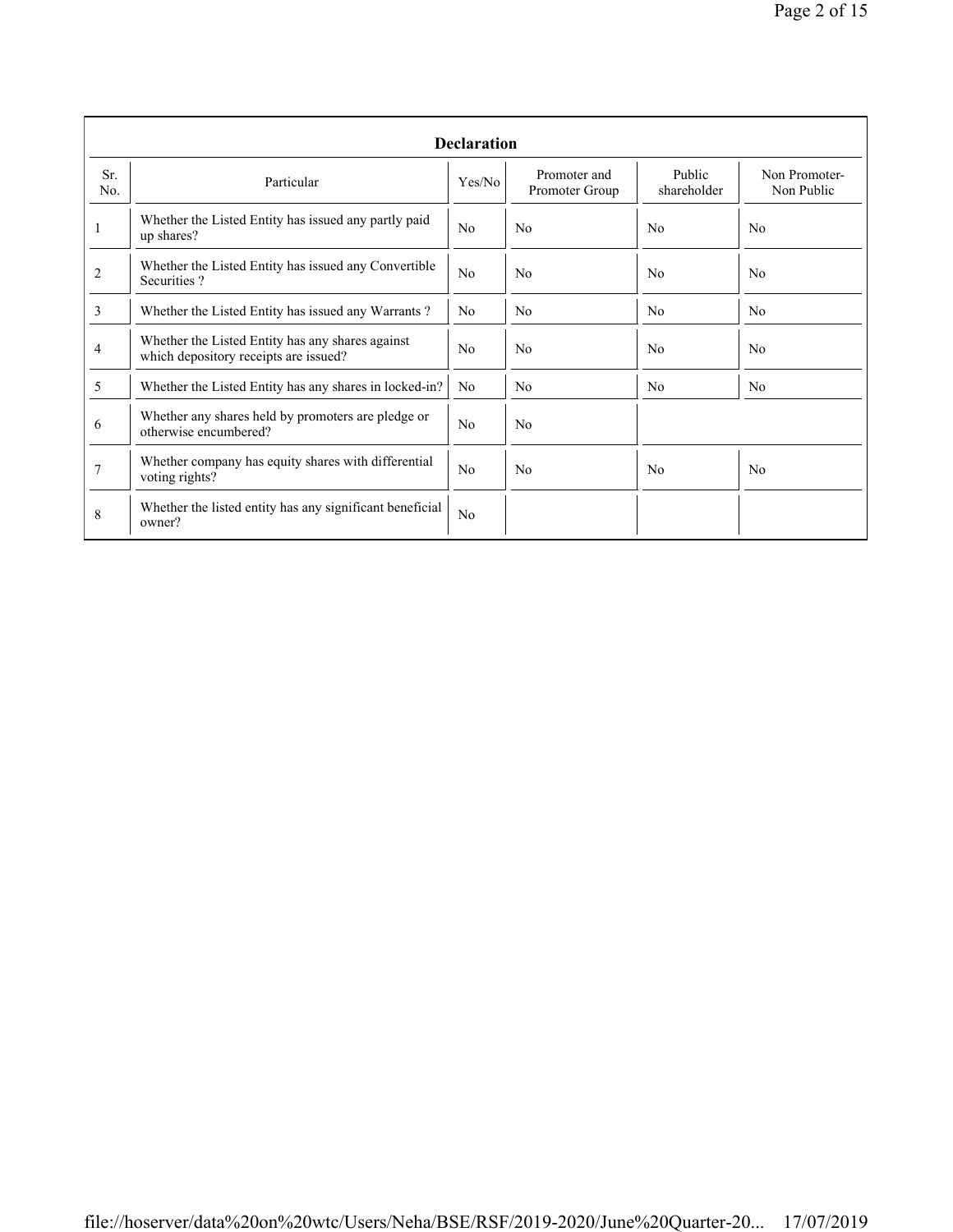|                 | <b>Table I - Summary Statement holding of specified securities</b> |                                                  |                   |                                                                                   |                                    |                                                                             |                                                                                     |                                                                  |               |       |                     |  |
|-----------------|--------------------------------------------------------------------|--------------------------------------------------|-------------------|-----------------------------------------------------------------------------------|------------------------------------|-----------------------------------------------------------------------------|-------------------------------------------------------------------------------------|------------------------------------------------------------------|---------------|-------|---------------------|--|
|                 | Category of<br>shareholder<br>(II)                                 |                                                  | No. of            | No. Of<br>fully<br>Partly<br>paid-up<br>equity<br>shares<br>shares<br>held<br>(V) | No. Of                             | Total<br>nos.<br>shares<br>held<br>$(VII) =$<br>$(IV)$ +<br>$(V)$ +<br>(VI) | Shareholding as<br>a % of total no.                                                 | Number of Voting Rights held in<br>each class of securities (IX) |               |       |                     |  |
| Category<br>(I) |                                                                    | Nos. Of<br>shareholders<br>(III)<br>held<br>(IV) | paid up<br>equity |                                                                                   | shares<br>underlying<br>Depository |                                                                             | of shares<br>(calculated as<br>per SCRR,<br>1957) (VIII) As<br>a % of<br>$(A+B+C2)$ | No of Voting (XIV)<br>Rights                                     |               |       | Total as a          |  |
|                 |                                                                    |                                                  |                   |                                                                                   | Receipts<br>(VI)                   |                                                                             |                                                                                     | Class<br>eg: $X$                                                 | Class<br>eg:y | Total | $%$ of<br>$(A+B+C)$ |  |
| (A)             | Promoter &<br>Promoter<br>Group                                    | 5                                                | 36247             |                                                                                   |                                    | 36247                                                                       | 53.3                                                                                | 36247                                                            |               | 36247 | 53.3                |  |
| (B)             | Public                                                             | 3666                                             | 31753             |                                                                                   |                                    | 31753                                                                       | 46.7                                                                                | 31753                                                            |               | 31753 | 46.7                |  |
| (C)             | Non<br>Promoter-<br>Non Public                                     |                                                  |                   |                                                                                   |                                    |                                                                             |                                                                                     |                                                                  |               |       |                     |  |
| (C1)            | <b>Shares</b><br>underlying<br>DRs                                 |                                                  |                   |                                                                                   |                                    |                                                                             |                                                                                     |                                                                  |               |       |                     |  |
| (C2)            | Shares held<br>by<br>Employee<br>Trusts                            |                                                  |                   |                                                                                   |                                    |                                                                             |                                                                                     |                                                                  |               |       |                     |  |
|                 | Total                                                              | 3671                                             | 68000             |                                                                                   |                                    | 68000                                                                       | 100                                                                                 | 68000                                                            |               | 68000 | 100                 |  |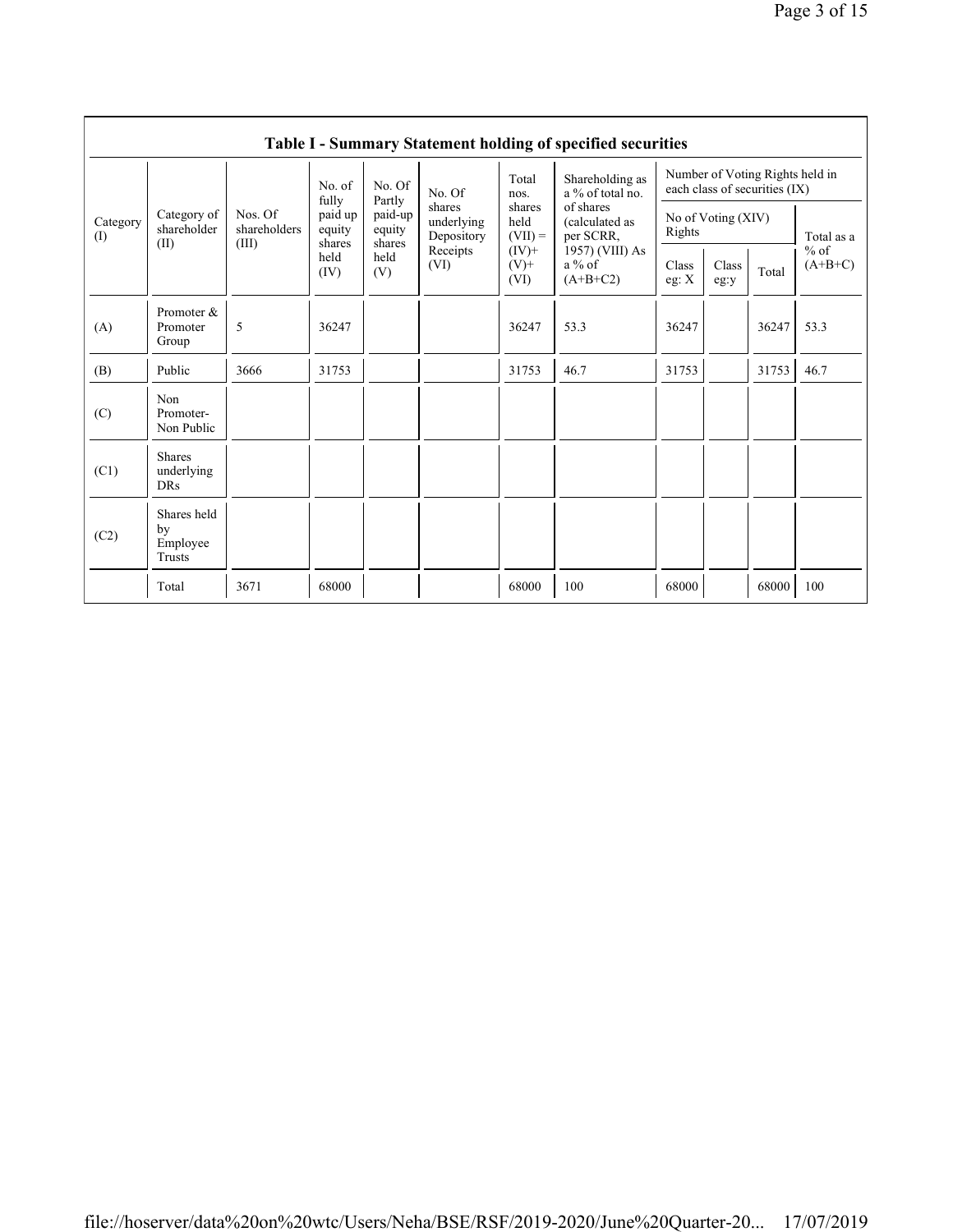|                 | Table I - Summary Statement holding of specified securities |                                                                                                                                                                         |                                                                |                                                                                              |                                                                                              |                                                         |            |                                                                               |                                |                                       |  |
|-----------------|-------------------------------------------------------------|-------------------------------------------------------------------------------------------------------------------------------------------------------------------------|----------------------------------------------------------------|----------------------------------------------------------------------------------------------|----------------------------------------------------------------------------------------------|---------------------------------------------------------|------------|-------------------------------------------------------------------------------|--------------------------------|---------------------------------------|--|
| Category<br>(1) | Category<br>of<br>shareholder<br>(II)                       | No. Of<br>No. of<br><b>Shares</b><br><b>Shares</b><br>Underlying<br>Underlying<br>Outstanding<br>Outstanding<br>convertible<br>Warrants<br>securities<br>$(X_i)$<br>(X) |                                                                | No. Of<br><b>Shares</b><br>Underlying<br>Outstanding                                         | Shareholding,<br>as a %<br>assuming full<br>conversion of<br>convertible<br>securities (as a | Number of<br>Locked in<br>shares (XII)                  |            | Number of<br><b>Shares</b><br>pledged or<br>otherwise<br>encumbered<br>(XIII) |                                | Number of<br>equity shares<br>held in |  |
|                 |                                                             |                                                                                                                                                                         | convertible<br>securities<br>and No. Of<br>Warrants<br>(Xi)(a) | percentage of<br>diluted share<br>capital) (XI)=<br>$(VII)+(X)$ As a<br>$%$ of<br>$(A+B+C2)$ | No.<br>(a)                                                                                   | As a<br>$%$ of<br>total<br><b>Shares</b><br>held<br>(b) | No.<br>(a) | As a<br>$%$ of<br>total<br>Shares<br>held<br>(b)                              | dematerialized<br>form $(XIV)$ |                                       |  |
| (A)             | Promoter<br>$\&$<br>Promoter<br>Group                       |                                                                                                                                                                         |                                                                |                                                                                              | 53.3                                                                                         |                                                         |            |                                                                               |                                | 35747                                 |  |
| (B)             | Public                                                      |                                                                                                                                                                         |                                                                |                                                                                              | 46.7                                                                                         |                                                         |            |                                                                               |                                | 26022                                 |  |
| (C)             | Non<br>Promoter-<br>Non Public                              |                                                                                                                                                                         |                                                                |                                                                                              |                                                                                              |                                                         |            |                                                                               |                                |                                       |  |
| (C1)            | <b>Shares</b><br>underlying<br><b>DRs</b>                   |                                                                                                                                                                         |                                                                |                                                                                              |                                                                                              |                                                         |            |                                                                               |                                |                                       |  |
| (C2)            | Shares held<br>by<br>Employee<br>Trusts                     |                                                                                                                                                                         |                                                                |                                                                                              |                                                                                              |                                                         |            |                                                                               |                                |                                       |  |
|                 | Total                                                       |                                                                                                                                                                         |                                                                |                                                                                              | 100                                                                                          |                                                         |            |                                                                               |                                | 61769                                 |  |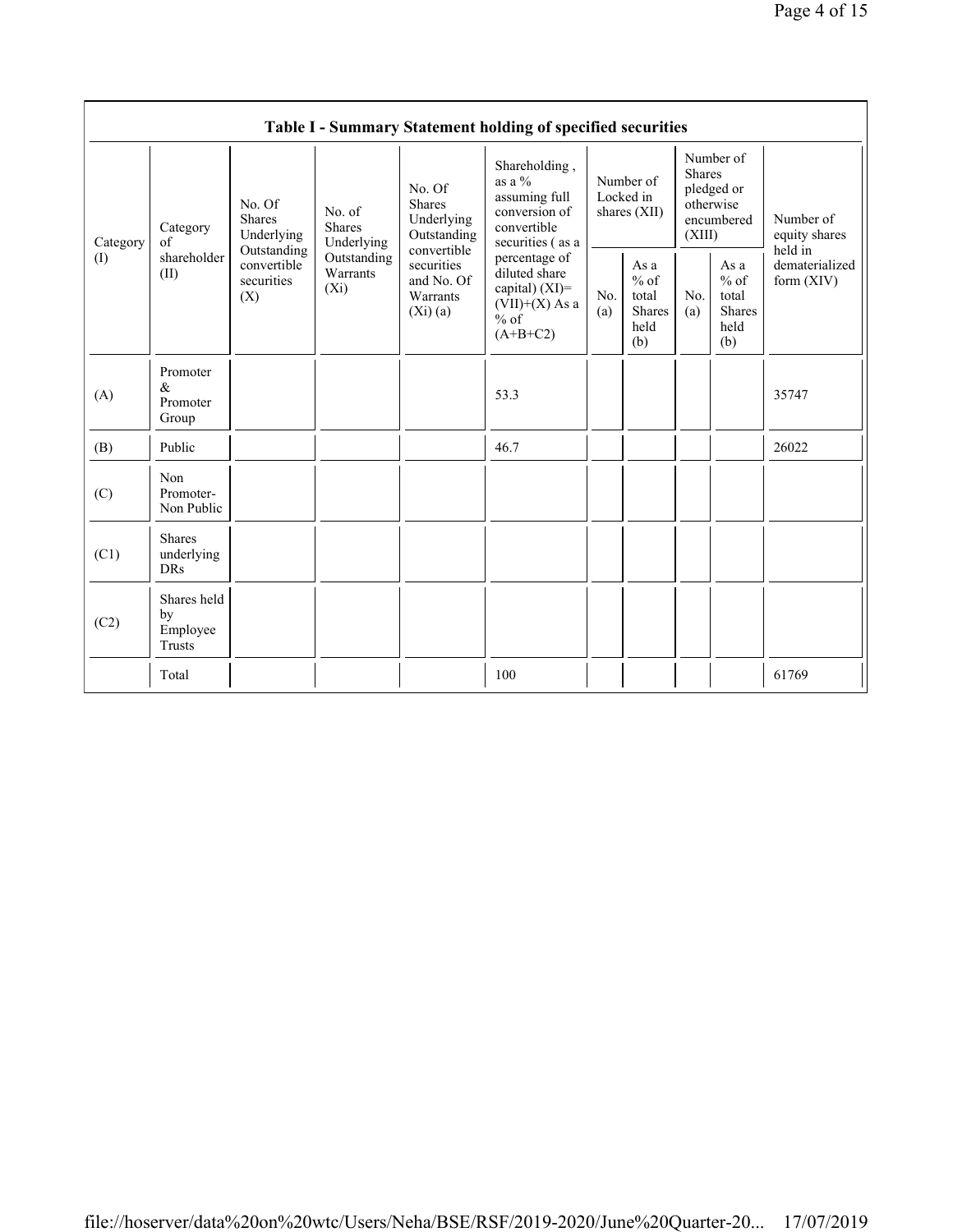|                                                                                             |                                                                                                         |                                  | No. of<br>fully<br>paid<br>up<br>equity | No.<br><b>Of</b>                | No. Of                             | Total<br>nos.                | Shareholding<br>as a % of                             |                  |                    | Number of Voting Rights held in<br>each class of securities (IX) |                           |
|---------------------------------------------------------------------------------------------|---------------------------------------------------------------------------------------------------------|----------------------------------|-----------------------------------------|---------------------------------|------------------------------------|------------------------------|-------------------------------------------------------|------------------|--------------------|------------------------------------------------------------------|---------------------------|
| Sr.                                                                                         | Category & Name<br>of the<br>Shareholders (I)                                                           | Nos. Of<br>shareholders<br>(III) |                                         | Partly<br>paid-<br>up<br>equity | shares<br>underlying<br>Depository | shares<br>held<br>(VII)      | total no. of<br>shares<br>(calculated as<br>per SCRR, | Rights           | No of Voting (XIV) |                                                                  | Total<br>as a $%$<br>of   |
|                                                                                             |                                                                                                         |                                  | shares<br>held<br>(IV)                  | shares<br>held<br>(V)           | Receipts<br>(VI)                   | $=$ (IV)<br>$+(V)$ +<br>(VI) | 1957) (VIII)<br>As a % of<br>$(A+B+C2)$               | Class<br>eg: $X$ | Class<br>eg:y      | Total                                                            | Total<br>Voting<br>rights |
| A                                                                                           | Table II - Statement showing shareholding pattern of the Promoter and Promoter Group                    |                                  |                                         |                                 |                                    |                              |                                                       |                  |                    |                                                                  |                           |
| (1)                                                                                         | Indian                                                                                                  |                                  |                                         |                                 |                                    |                              |                                                       |                  |                    |                                                                  |                           |
| (a)                                                                                         | Individuals/Hindu<br>undivided Family                                                                   | 3                                | 2861                                    |                                 |                                    | 2861                         | 4.21                                                  | 2861             |                    | 2861                                                             | 4.21                      |
| (d)                                                                                         | Any Other<br>(specify)                                                                                  | 2                                | 33386                                   |                                 |                                    | 33386                        | 49.1                                                  | 33386            |                    | 33386                                                            | 49.1                      |
| Sub-Total<br>(A)(1)                                                                         |                                                                                                         | 5                                | 36247                                   |                                 |                                    | 36247                        | 53.3                                                  | 36247            |                    | 36247                                                            | 53.3                      |
| (2)                                                                                         | Foreign                                                                                                 |                                  |                                         |                                 |                                    |                              |                                                       |                  |                    |                                                                  |                           |
| Total<br>Shareholding<br>of Promoter<br>and Promoter<br>Group $(A)=$<br>$(A)(1)+(A)$<br>(2) |                                                                                                         | 5                                | 36247                                   |                                 |                                    | 36247                        | 53.3                                                  | 36247            |                    | 36247                                                            | 53.3                      |
| B                                                                                           | Table III - Statement showing shareholding pattern of the Public shareholder                            |                                  |                                         |                                 |                                    |                              |                                                       |                  |                    |                                                                  |                           |
| (1)                                                                                         | Institutions                                                                                            |                                  |                                         |                                 |                                    |                              |                                                       |                  |                    |                                                                  |                           |
| (f)                                                                                         | Financial<br>Institutions/ Banks                                                                        | 6                                | 38                                      |                                 |                                    | 38                           | 0.06                                                  | 38               |                    | 38                                                               | 0.06                      |
| Sub-Total<br>(B)(1)                                                                         |                                                                                                         | 6                                | 38                                      |                                 |                                    | 38                           | 0.06                                                  | 38               |                    | 38                                                               | 0.06                      |
| (3)                                                                                         | Non-institutions                                                                                        |                                  |                                         |                                 |                                    |                              |                                                       |                  |                    |                                                                  |                           |
| (a(i))                                                                                      | Individuals -<br>i.Individual<br>shareholders<br>holding nominal<br>share capital up to<br>Rs. 2 lakhs. | 3415                             | 28526                                   |                                 |                                    | 28526                        | 41.95                                                 | 28526            |                    | 28526                                                            | 41.95                     |
| (b)                                                                                         | NBFCs registered<br>with RBI                                                                            | 1                                | 5                                       |                                 |                                    | 5                            | 0.01                                                  | 5                |                    | 5                                                                | 0.01                      |
| (e)                                                                                         | Any Other<br>(specify)                                                                                  | 244                              | 3184                                    |                                 |                                    | 3184                         | 4.68                                                  | 3184             |                    | 3184                                                             | 4.68                      |
| Sub-Total<br>(B)(3)                                                                         |                                                                                                         | 3660                             | 31715                                   |                                 |                                    | 31715                        | 46.64                                                 | 31715            |                    | 31715                                                            | 46.64                     |
| <b>Total Public</b><br>Shareholding<br>$(B)=(B)(1)+$<br>$(B)(2)+(B)(3)$                     |                                                                                                         | 3666                             | 31753                                   |                                 |                                    | 31753                        | 46.7                                                  | 31753            |                    | 31753                                                            | 46.7                      |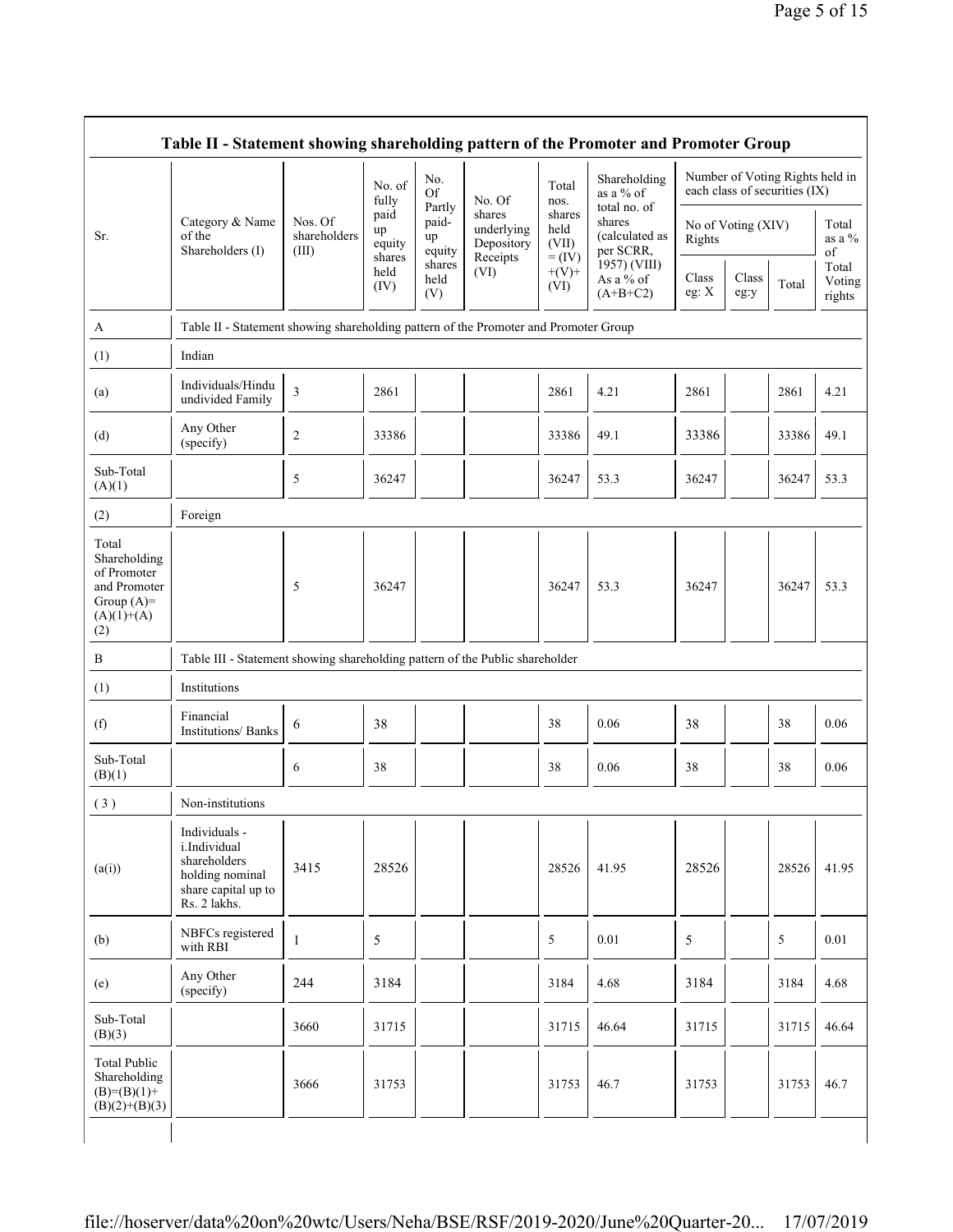| $\sqrt{ }$          | Table IV - Statement showing shareholding pattern of the Non Promoter- Non Public shareholder |      |       |  |       |     |       |  |       |     |
|---------------------|-----------------------------------------------------------------------------------------------|------|-------|--|-------|-----|-------|--|-------|-----|
| Total<br>$A+B+C2$ ) |                                                                                               | 3671 | 68000 |  | 68000 | 100 | 68000 |  | 68000 | 100 |
| Total<br>$(A+B+C)$  |                                                                                               | 3671 | 68000 |  | 68000 | 100 | 68000 |  | 68000 | 100 |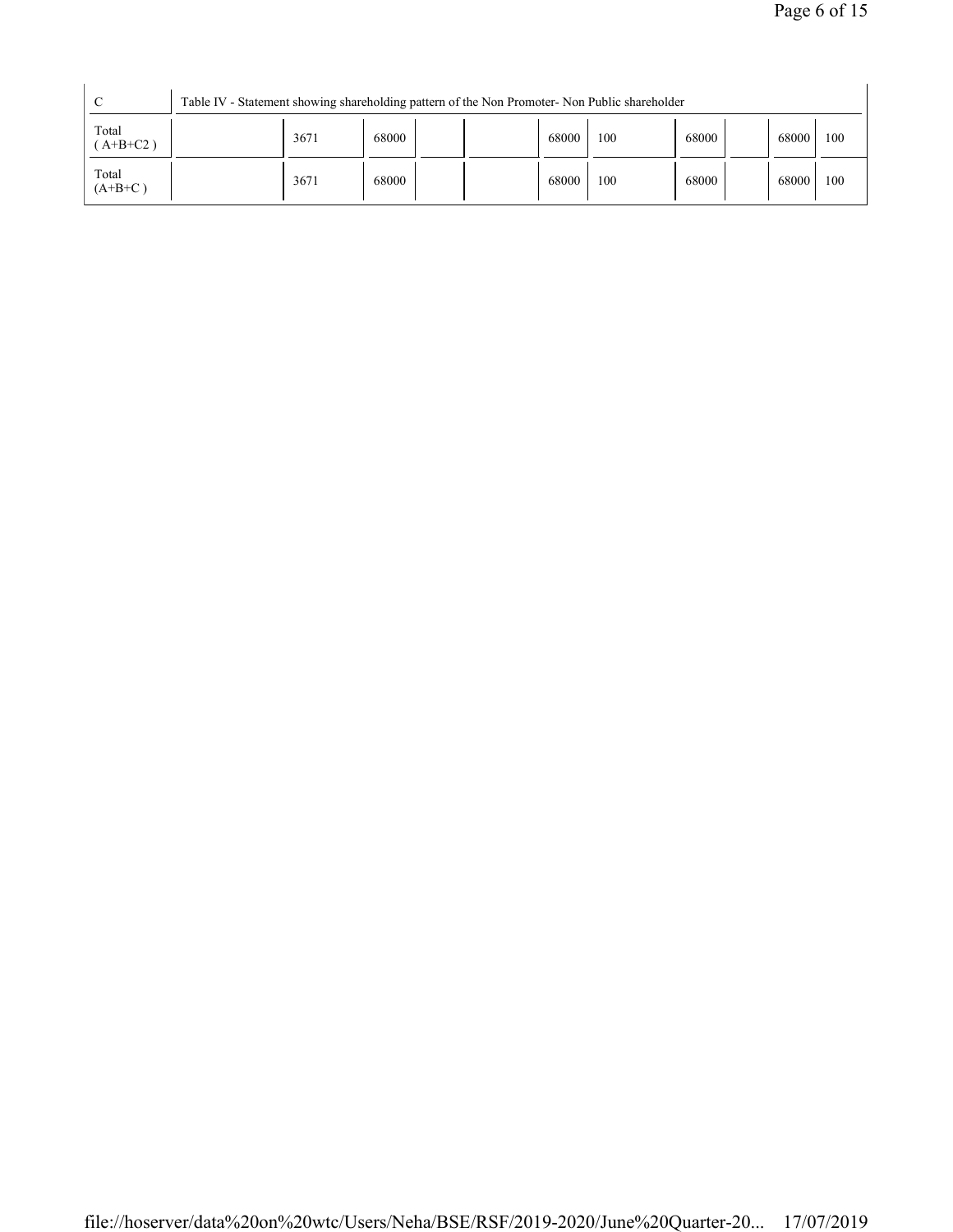| Table II - Statement showing shareholding pattern of the Promoter and Promoter Group    |                                                      |                                                      |                                                                             |                                                                                                            |                                        |                                               |                         |                                                    |                                       |
|-----------------------------------------------------------------------------------------|------------------------------------------------------|------------------------------------------------------|-----------------------------------------------------------------------------|------------------------------------------------------------------------------------------------------------|----------------------------------------|-----------------------------------------------|-------------------------|----------------------------------------------------|---------------------------------------|
| Sr.                                                                                     | No. Of<br><b>Shares</b><br>Underlying<br>Outstanding | No. of<br><b>Shares</b><br>Underlying<br>Outstanding | No. Of Shares<br>Underlying<br>Outstanding<br>convertible<br>securities and | Shareholding, as<br>a % assuming full<br>conversion of<br>convertible<br>securities (as a<br>percentage of | Number of<br>Locked in<br>shares (XII) |                                               | <b>Shares</b><br>(XIII) | Number of<br>pledged or<br>otherwise<br>encumbered | Number of<br>equity shares<br>held in |
|                                                                                         | convertible<br>securities $(X)$                      | Warrants<br>$(X_i)$                                  | No. Of<br>Warrants (Xi)<br>(a)                                              | diluted share<br>capital) (XI)=<br>$(VII)+(X)$ As a %<br>of $(A+B+C2)$                                     | No.<br>(a)                             | As a $%$<br>of total<br>Shares<br>held<br>(b) | No.<br>(a)              | As a $\%$<br>of total<br>Shares<br>held<br>(b)     | dematerialized<br>form (XIV)          |
| A                                                                                       |                                                      |                                                      |                                                                             | Table II - Statement showing shareholding pattern of the Promoter and Promoter Group                       |                                        |                                               |                         |                                                    |                                       |
| (1)                                                                                     | Indian                                               |                                                      |                                                                             |                                                                                                            |                                        |                                               |                         |                                                    |                                       |
| (a)                                                                                     |                                                      |                                                      |                                                                             | 4.21                                                                                                       |                                        |                                               |                         |                                                    | 2361                                  |
| (d)                                                                                     |                                                      |                                                      |                                                                             | 49.1                                                                                                       |                                        |                                               |                         |                                                    | 33386                                 |
| Sub-Total (A)<br>(1)                                                                    |                                                      |                                                      |                                                                             | 53.3                                                                                                       |                                        |                                               |                         |                                                    | 35747                                 |
| (2)                                                                                     | Foreign                                              |                                                      |                                                                             |                                                                                                            |                                        |                                               |                         |                                                    |                                       |
| Total<br>Shareholding<br>of Promoter<br>and Promoter<br>Group $(A)=$<br>$(A)(1)+(A)(2)$ |                                                      |                                                      |                                                                             | 53.3                                                                                                       |                                        |                                               |                         |                                                    | 35747                                 |
| B                                                                                       |                                                      |                                                      |                                                                             | Table III - Statement showing shareholding pattern of the Public shareholder                               |                                        |                                               |                         |                                                    |                                       |
| (1)                                                                                     | Institutions                                         |                                                      |                                                                             |                                                                                                            |                                        |                                               |                         |                                                    |                                       |
| (f)                                                                                     |                                                      |                                                      |                                                                             | 0.06                                                                                                       |                                        |                                               |                         |                                                    | 10                                    |
| Sub-Total (B)<br>(1)                                                                    |                                                      |                                                      |                                                                             | 0.06                                                                                                       |                                        |                                               |                         |                                                    | 10                                    |
| (3)                                                                                     | Non-institutions                                     |                                                      |                                                                             |                                                                                                            |                                        |                                               |                         |                                                    |                                       |
| (a(i))                                                                                  |                                                      |                                                      |                                                                             | 41.95                                                                                                      |                                        |                                               |                         |                                                    | 23149                                 |
| (b)                                                                                     |                                                      |                                                      |                                                                             | 0.01                                                                                                       |                                        |                                               |                         |                                                    | 5                                     |
| (e)                                                                                     |                                                      |                                                      |                                                                             | 4.68                                                                                                       |                                        |                                               |                         |                                                    | 2858                                  |
| Sub-Total (B)<br>(3)                                                                    |                                                      |                                                      |                                                                             | 46.64                                                                                                      |                                        |                                               |                         |                                                    | 26012                                 |
| <b>Total Public</b><br>Shareholding<br>$(B)= (B)(1) +$<br>$(B)(2)+(B)(3)$               |                                                      |                                                      |                                                                             | 46.7                                                                                                       |                                        |                                               |                         |                                                    | 26022                                 |
| $\mathbf C$                                                                             |                                                      |                                                      |                                                                             | Table IV - Statement showing shareholding pattern of the Non Promoter- Non Public shareholder              |                                        |                                               |                         |                                                    |                                       |
| Total<br>$(A+B+C2)$                                                                     |                                                      |                                                      |                                                                             | 100                                                                                                        |                                        |                                               |                         |                                                    | 61769                                 |
| Total                                                                                   |                                                      |                                                      |                                                                             |                                                                                                            |                                        |                                               |                         |                                                    |                                       |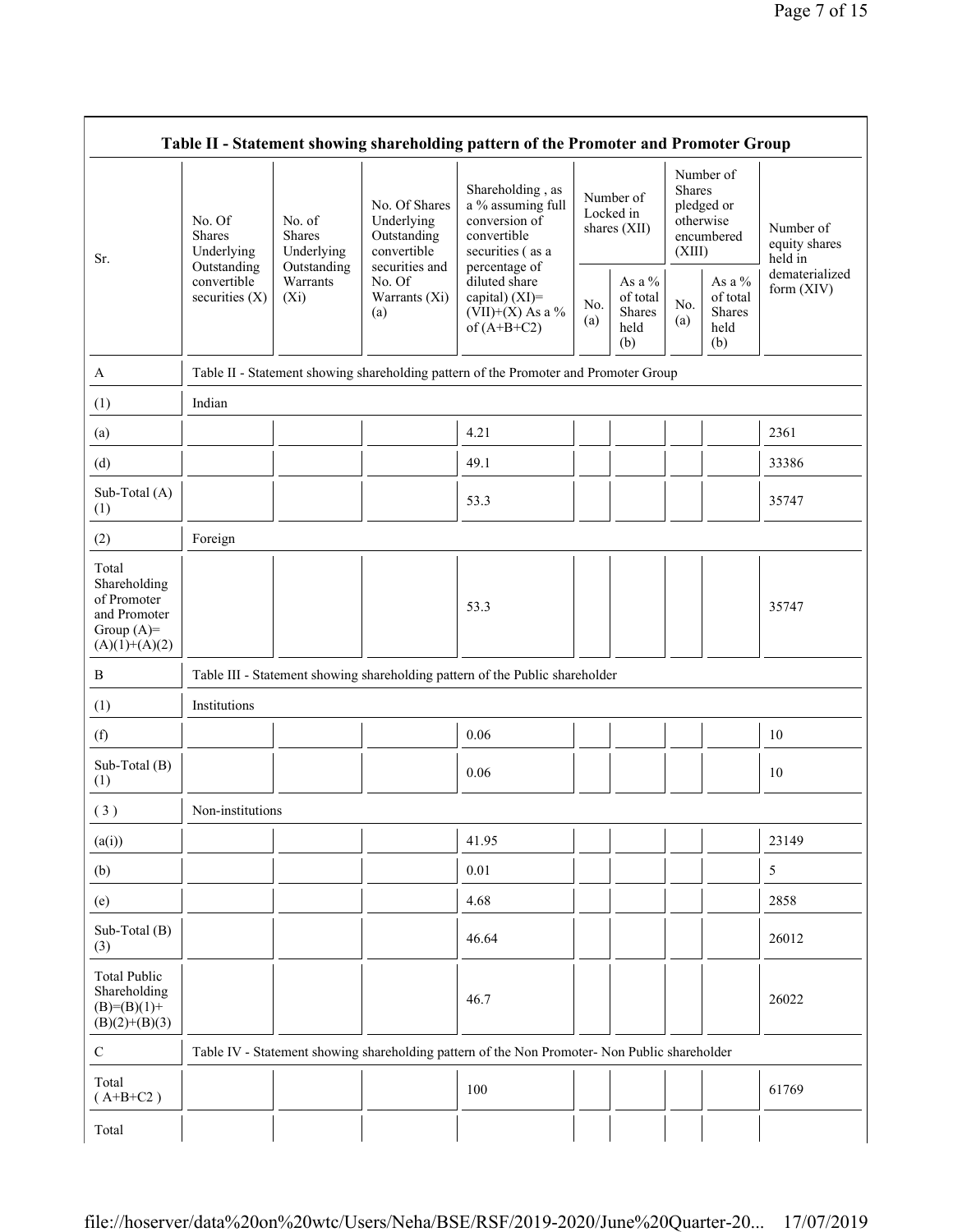| $(A+B+C)$ | 100 |  | 61769 |
|-----------|-----|--|-------|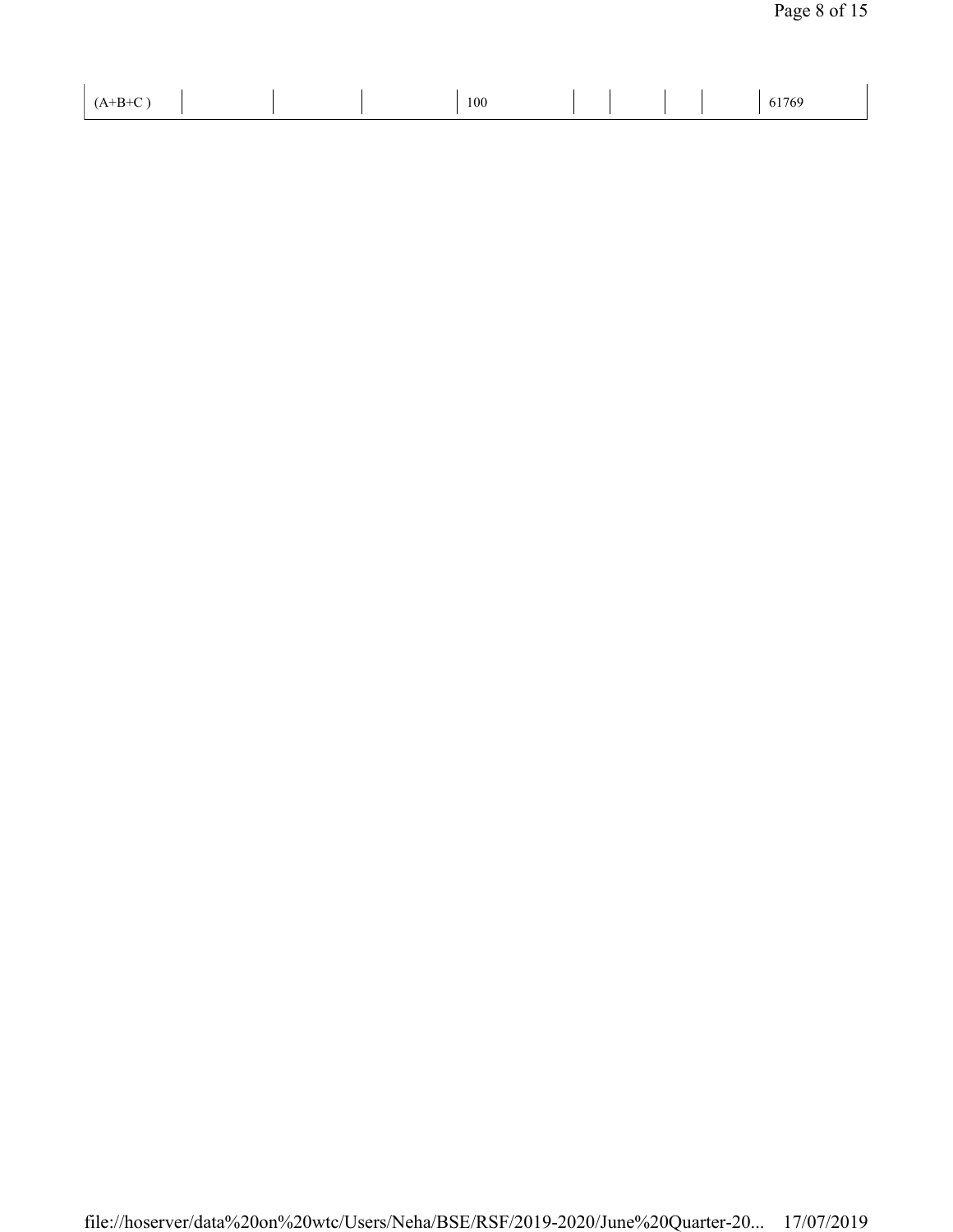|                                                                                                                      |                                                               | Individuals/Hindu undivided Family |             |                       |
|----------------------------------------------------------------------------------------------------------------------|---------------------------------------------------------------|------------------------------------|-------------|-----------------------|
| Searial No.                                                                                                          | $\mathbf{1}$                                                  | $\overline{2}$                     | 3           |                       |
| Name of the<br>Shareholders (I)                                                                                      | HARSHAVARDHAN B DOSHI                                         | LALAN AJAY KAPADIA                 | Nihal Doshi | Click here to go back |
| PAN(II)                                                                                                              | AEMPD0192A                                                    | AFHPK2552H                         | AEZPD1538B  | Total                 |
| No. of fully paid<br>up equity shares<br>held (IV)                                                                   | 2070                                                          | 500                                | 291         | 2861                  |
| No. Of Partly paid-<br>up equity shares<br>held(V)                                                                   |                                                               |                                    |             |                       |
| No. Of shares<br>underlying<br>Depository<br>Receipts (VI)                                                           |                                                               |                                    |             |                       |
| Total nos. shares<br>held $(VII) = (IV) +$<br>$(V)$ + $(VI)$                                                         | 2070                                                          | 500                                | 291         | 2861                  |
| Shareholding as a<br>% of total no. of<br>shares (calculated<br>as per SCRR,<br>1957) (VIII) As a<br>% of $(A+B+C2)$ | 3.04                                                          | 0.74                               | 0.43        | 4.21                  |
|                                                                                                                      | Number of Voting Rights held in each class of securities (IX) |                                    |             |                       |
| Class eg: $X$                                                                                                        | 2070                                                          | 500                                | 291         | 2861                  |
| Class eg:y                                                                                                           |                                                               |                                    |             |                       |
| Total                                                                                                                | 2070                                                          | 500                                | 291         | 2861                  |
| Total as a % of<br><b>Total Voting rights</b>                                                                        | 3.04                                                          | 0.74                               | 0.43        | 4.21                  |
| No. Of Shares<br>Underlying<br>Outstanding<br>convertible<br>securities $(X)$                                        |                                                               |                                    |             |                       |
| No. of Shares<br>Underlying<br>Outstanding<br>Warrants $(X_i)$                                                       |                                                               |                                    |             |                       |
| No. Of Shares<br>Underlying<br>Outstanding<br>convertible<br>securities and No.<br>Of Warrants (Xi)<br>(a)           |                                                               |                                    |             |                       |
| Shareholding, as a<br>% assuming full<br>conversion of<br>convertible<br>securities (as a<br>percentage of           | 3.04                                                          | 0.74                               | 0.43        | 4.21                  |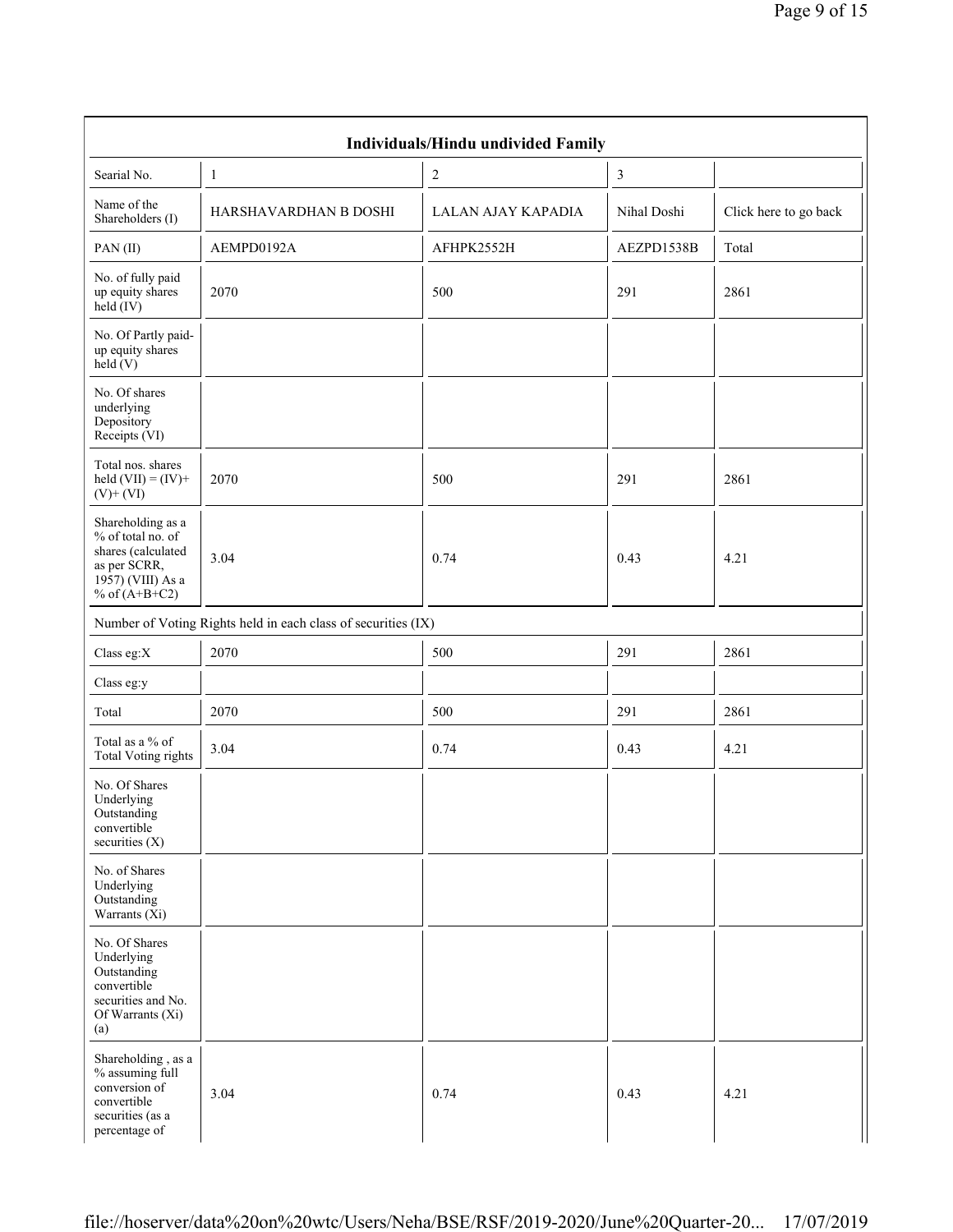| diluted share<br>capital) $(XI) = (VII)$<br>$+(Xi)(a)$ As a % of<br>$(A+B+C2)$ |      |              |     |      |  |  |  |  |
|--------------------------------------------------------------------------------|------|--------------|-----|------|--|--|--|--|
| Number of Locked in shares (XII)                                               |      |              |     |      |  |  |  |  |
| No. $(a)$                                                                      |      |              |     |      |  |  |  |  |
| As a % of total<br>Shares held (b)                                             |      |              |     |      |  |  |  |  |
| Number of Shares pledged or otherwise encumbered (XIII)                        |      |              |     |      |  |  |  |  |
| No. $(a)$                                                                      |      |              |     |      |  |  |  |  |
| As a % of total<br>Shares held (b)                                             |      |              |     |      |  |  |  |  |
| Number of equity<br>shares held in<br>dematerialized<br>form $(XIV)$           | 2070 | $\mathbf{0}$ | 291 | 2361 |  |  |  |  |
| Reason for not providing PAN                                                   |      |              |     |      |  |  |  |  |
| Reason for not<br>providing PAN                                                |      |              |     |      |  |  |  |  |
| Shareholder type                                                               |      |              |     |      |  |  |  |  |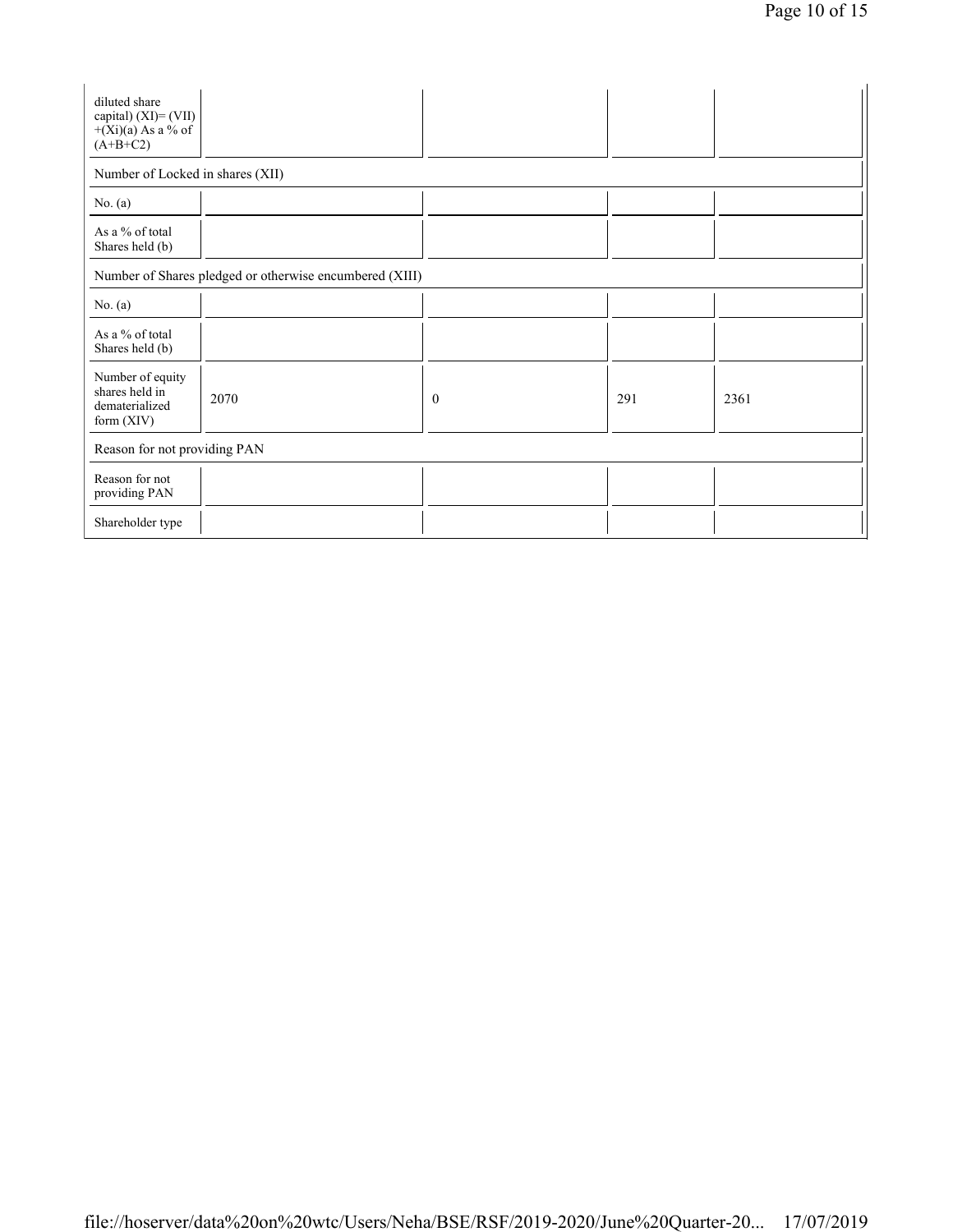|                                                                                                                      | Any Other (specify)                                           |                               |                       |
|----------------------------------------------------------------------------------------------------------------------|---------------------------------------------------------------|-------------------------------|-----------------------|
| Searial No.                                                                                                          | $\mathbf{1}$                                                  | $\sqrt{2}$                    |                       |
| Category                                                                                                             | <b>Bodies Corporate</b>                                       | <b>Bodies Corporate</b>       | Click here to go back |
| Name of the<br>Shareholders (I)                                                                                      | LANICA FINANCIAL SERVICES PRIVATE LIMITED                     | <b>CARINA FINVEST LIMITED</b> |                       |
| PAN(II)                                                                                                              | AAACL4645F                                                    | AABCC0874E                    | Total                 |
| No. of the<br>Shareholders (I)                                                                                       | 1                                                             | $\mathbf{1}$                  | 2                     |
| No. of fully paid<br>up equity shares<br>held $(IV)$                                                                 | 28366                                                         | 5020                          | 33386                 |
| No. Of Partly paid-<br>up equity shares<br>held (V)                                                                  |                                                               |                               |                       |
| No. Of shares<br>underlying<br>Depository<br>Receipts (VI)                                                           |                                                               |                               |                       |
| Total nos. shares<br>held $(VII) = (IV) +$<br>$(V)+(VI)$                                                             | 28366                                                         | 5020                          | 33386                 |
| Shareholding as a<br>% of total no. of<br>shares (calculated<br>as per SCRR,<br>1957) (VIII) As a<br>% of $(A+B+C2)$ | 41.71                                                         | 7.38                          | 49.1                  |
|                                                                                                                      | Number of Voting Rights held in each class of securities (IX) |                               |                       |
| Class eg: X                                                                                                          | 28366                                                         | 5020                          | 33386                 |
| Class eg:y                                                                                                           |                                                               |                               |                       |
| Total                                                                                                                | 28366                                                         | 5020                          | 33386                 |
| Total as a % of<br><b>Total Voting rights</b>                                                                        | 41.71                                                         | 7.38                          | 49.1                  |
| No. Of Shares<br>Underlying<br>Outstanding<br>convertible<br>securities $(X)$                                        |                                                               |                               |                       |
| No. of Shares<br>Underlying<br>Outstanding<br>Warrants $(X_i)$                                                       |                                                               |                               |                       |
| No. Of Shares<br>Underlying<br>Outstanding<br>convertible<br>securities and No.<br>Of Warrants (Xi)<br>(a)           |                                                               |                               |                       |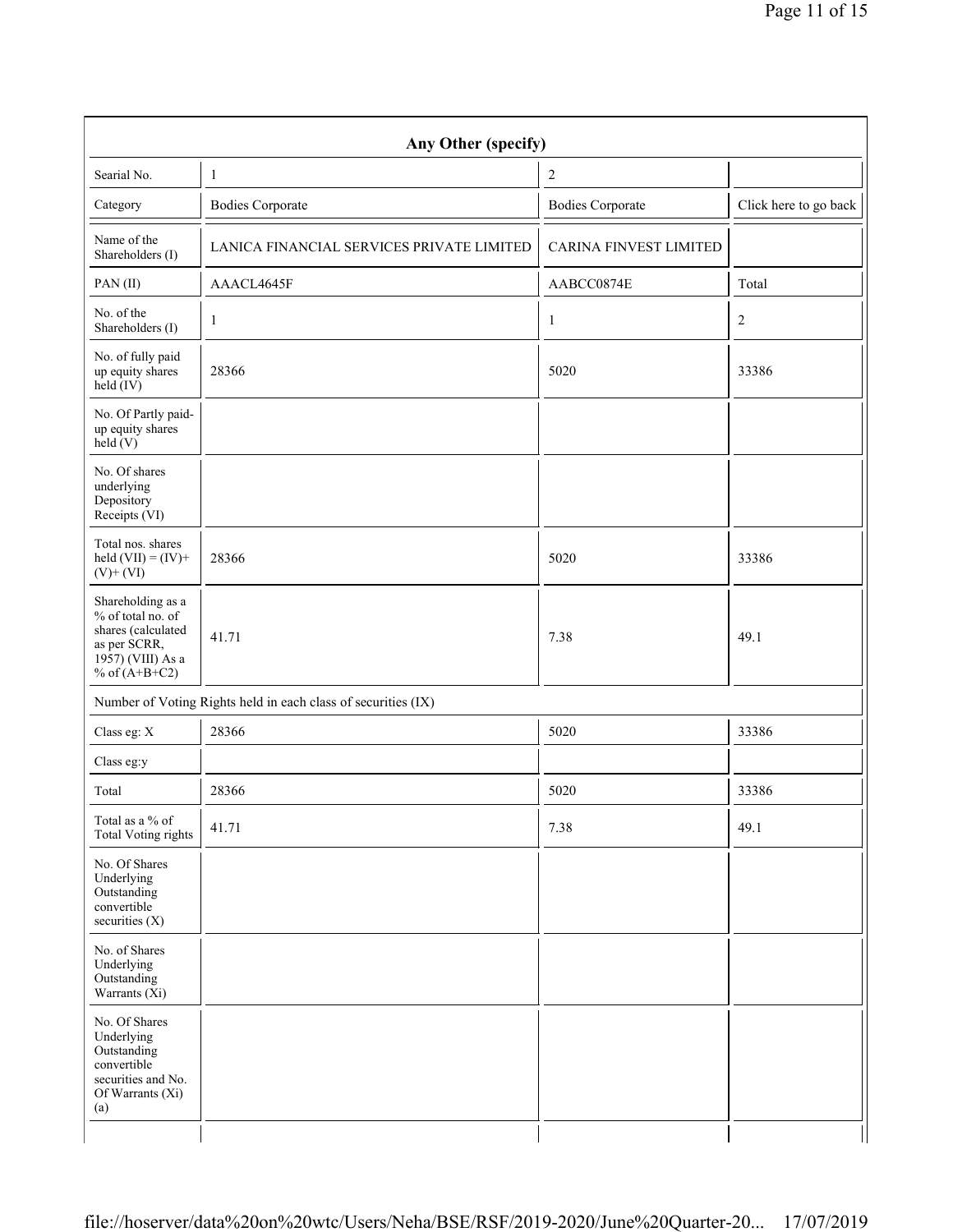| Shareholding, as a<br>% assuming full<br>conversion of<br>convertible<br>securities (as a<br>percentage of<br>diluted share<br>capital) $(XI) = (VII)$<br>$+(X)$ As a % of<br>$(A+B+C2)$ | 41.71                                                   | 7.38 | 49.1  |
|------------------------------------------------------------------------------------------------------------------------------------------------------------------------------------------|---------------------------------------------------------|------|-------|
| Number of Locked in shares (XII)                                                                                                                                                         |                                                         |      |       |
| No. $(a)$                                                                                                                                                                                |                                                         |      |       |
| As a % of total<br>Shares held (b)                                                                                                                                                       |                                                         |      |       |
|                                                                                                                                                                                          | Number of Shares pledged or otherwise encumbered (XIII) |      |       |
| No. $(a)$                                                                                                                                                                                |                                                         |      |       |
| As a % of total<br>Shares held (b)                                                                                                                                                       |                                                         |      |       |
| Number of equity<br>shares held in<br>dematerialized<br>form (XIV)                                                                                                                       | 28366                                                   | 5020 | 33386 |
| Reason for not providing PAN                                                                                                                                                             |                                                         |      |       |
| Reason for not<br>providing PAN                                                                                                                                                          |                                                         |      |       |
| Shareholder type                                                                                                                                                                         |                                                         |      |       |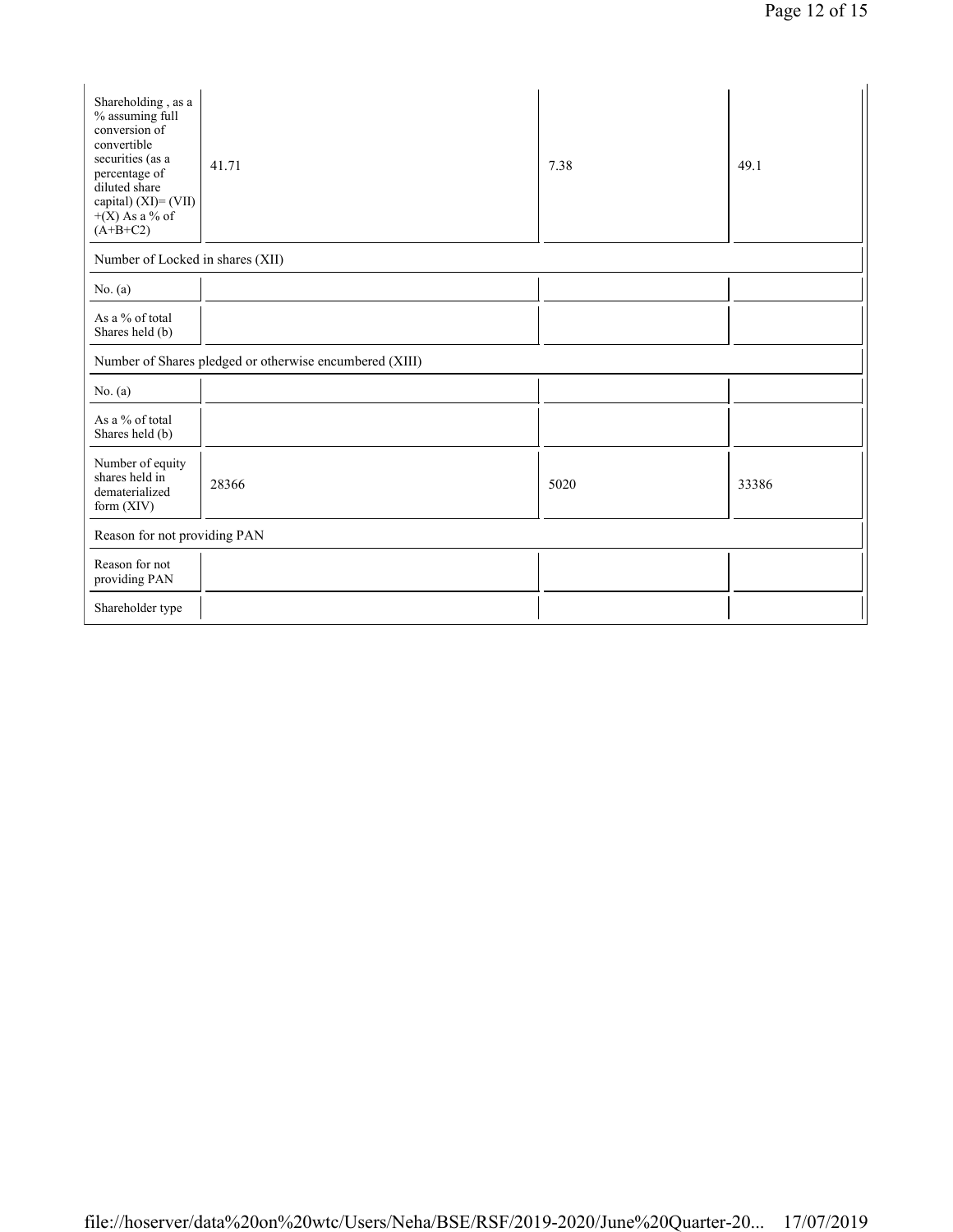|                                                                                                                                    |                | Any Other (specify)                                           |                       |  |
|------------------------------------------------------------------------------------------------------------------------------------|----------------|---------------------------------------------------------------|-----------------------|--|
| Searial No.                                                                                                                        | $\mathbf{1}$   | $\sqrt{2}$                                                    |                       |  |
| Category                                                                                                                           | Trusts         | <b>HUF</b>                                                    |                       |  |
| Category / More<br>than 1 percentage                                                                                               | Category       | Category                                                      |                       |  |
| Name of the<br>Shareholders (I)                                                                                                    |                |                                                               | Click here to go back |  |
| PAN(II)                                                                                                                            |                |                                                               | Total                 |  |
| No. of the<br>Shareholders (I)                                                                                                     | $\overline{c}$ | 141                                                           | 143                   |  |
| No. of fully paid<br>up equity shares<br>held (IV)                                                                                 | $\mathfrak{g}$ | 1502                                                          | 1511                  |  |
| No. Of Partly paid-<br>up equity shares<br>$\text{held}(V)$                                                                        |                |                                                               |                       |  |
| No. Of shares<br>underlying<br>Depository<br>Receipts (VI)                                                                         |                |                                                               |                       |  |
| Total nos. shares<br>held $(VII) = (IV) +$<br>$(V) + (VI)$                                                                         | 9              | 1502                                                          | 1511                  |  |
| Shareholding as a<br>% of total no. of<br>shares (calculated<br>as per SCRR,<br>$19\overline{57}$ ) (VIII) As a<br>% of $(A+B+C2)$ | 0.01           | 2.21                                                          | 2.22                  |  |
|                                                                                                                                    |                | Number of Voting Rights held in each class of securities (IX) |                       |  |
| Class eg: X                                                                                                                        | $\mathbf{9}$   | 1502                                                          | 1511                  |  |
| Class eg:y                                                                                                                         |                |                                                               |                       |  |
| Total                                                                                                                              | $\mathbf{9}$   | 1502                                                          | 1511                  |  |
| Total as a % of<br><b>Total Voting rights</b>                                                                                      | $0.01\,$       | 2.21                                                          | 2.22                  |  |
| No. Of Shares<br>Underlying<br>Outstanding<br>convertible<br>securities (X)                                                        |                |                                                               |                       |  |
| No. of Shares<br>Underlying<br>Outstanding<br>Warrants $(X_i)$                                                                     |                |                                                               |                       |  |
| No. Of Shares<br>Underlying<br>Outstanding<br>convertible<br>securities and No.                                                    |                |                                                               |                       |  |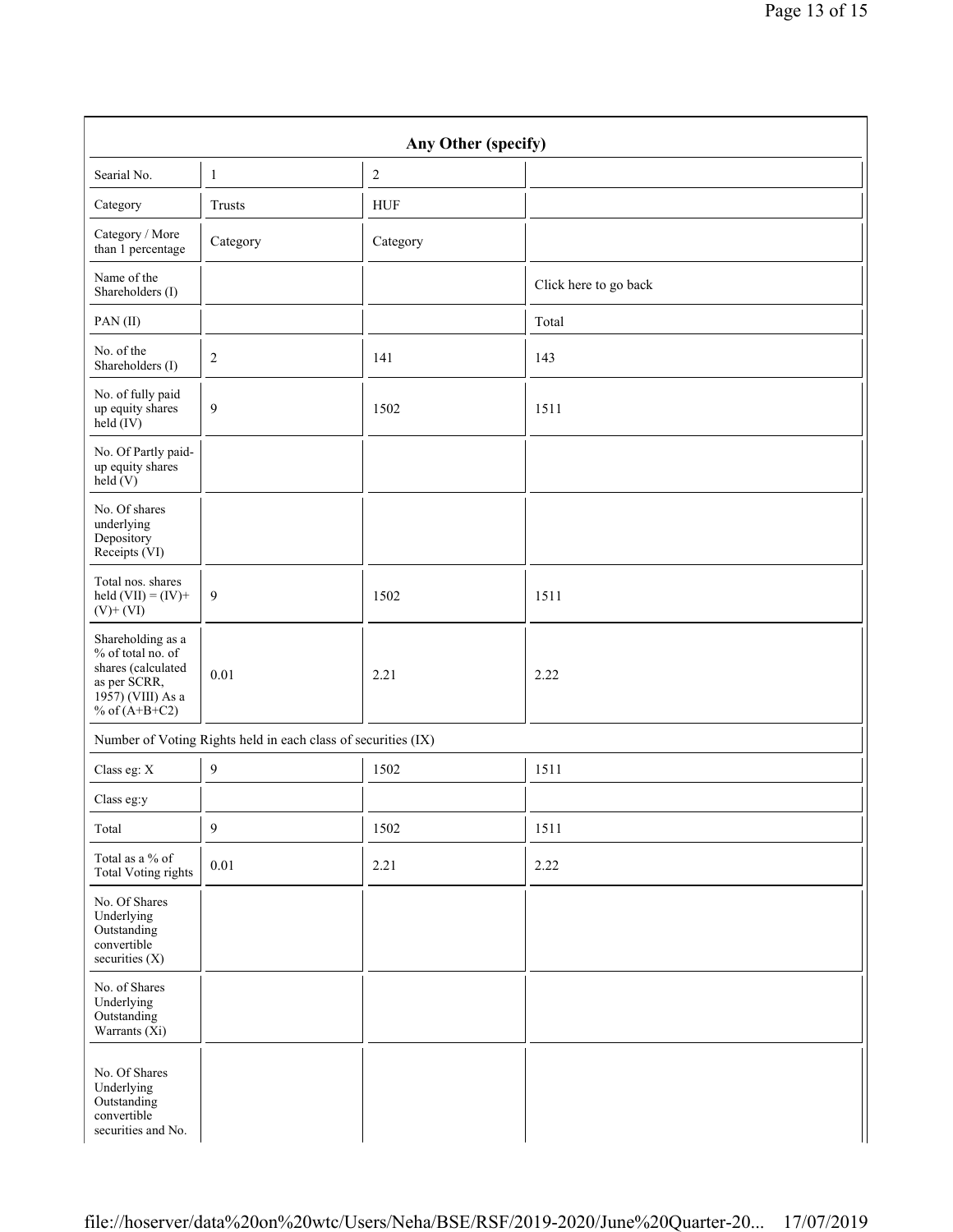| Of Warrants (Xi)<br>(a)                                                                                                                                                                  |      |      |      |  |  |  |
|------------------------------------------------------------------------------------------------------------------------------------------------------------------------------------------|------|------|------|--|--|--|
| Shareholding, as a<br>% assuming full<br>conversion of<br>convertible<br>securities (as a<br>percentage of<br>diluted share<br>capital) $(XI) = (VII)$<br>$+(X)$ As a % of<br>$(A+B+C2)$ | 0.01 | 2.21 | 2.22 |  |  |  |
| Number of Locked in shares (XII)                                                                                                                                                         |      |      |      |  |  |  |
| No. $(a)$                                                                                                                                                                                |      |      |      |  |  |  |
| As a % of total<br>Shares held (b)                                                                                                                                                       |      |      |      |  |  |  |
| Number of equity<br>shares held in<br>dematerialized<br>form $(XIV)$                                                                                                                     | 9    | 1502 | 1511 |  |  |  |
| Reason for not providing PAN                                                                                                                                                             |      |      |      |  |  |  |
| Reason for not<br>providing PAN                                                                                                                                                          |      |      |      |  |  |  |